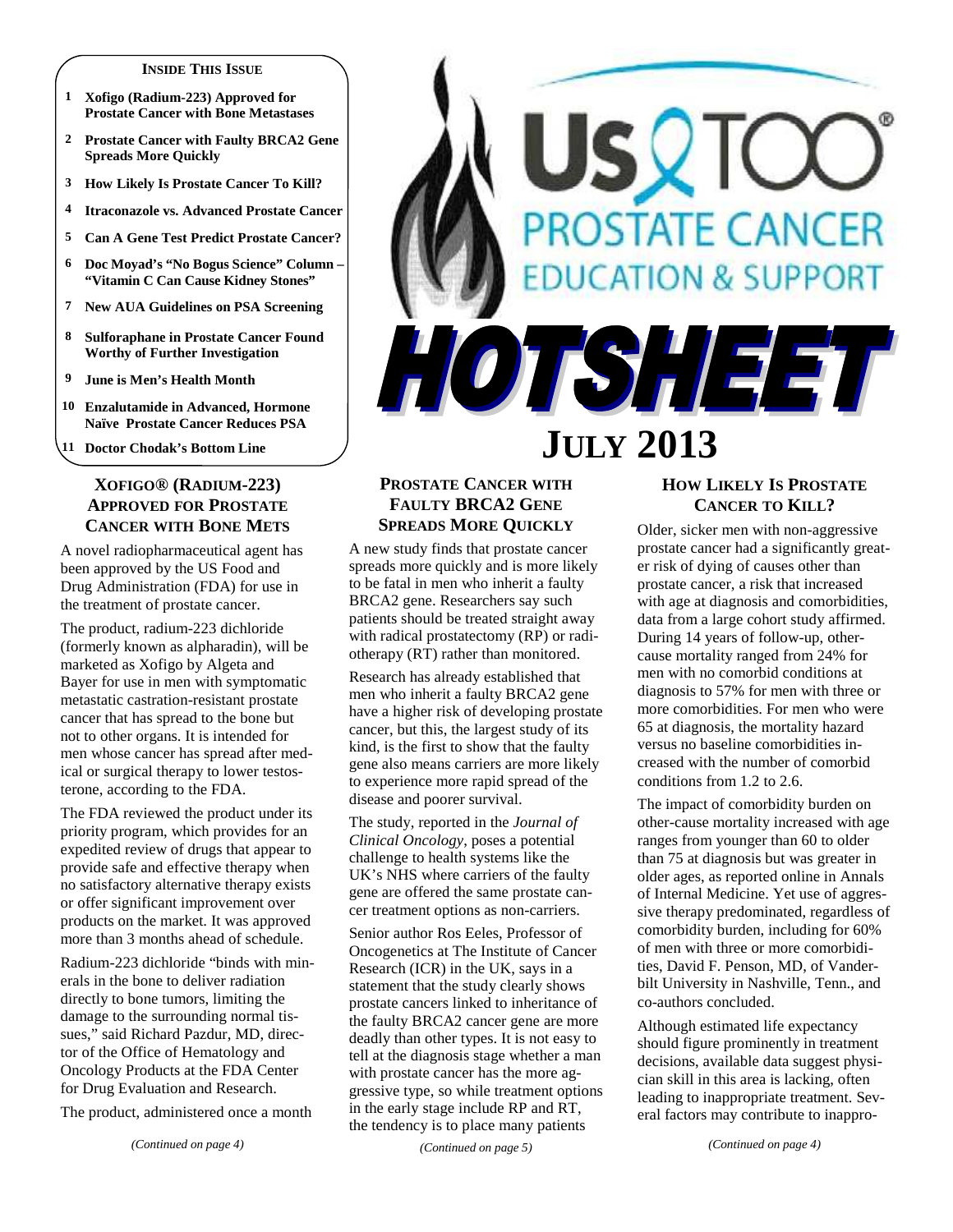

EDITED FOR INCLUSION. WHERE AVAILABLE, A POINT-OF-CONTACT IS PROVIDED.

REFERENCES TO PERSONS, COMPANIES, PRODUCTS OR SERVICES ARE PROVIDED FOR INFORMATION ONLY AND ARE NOT ENDORSEMENTS. READERS SHOULD CONDUCT THEIR OWN RESEARCH INTO ANY PERSON, COMPANY, PRODUCT OR SERVICE, AND CONSULT WITH THEIR LOVED ONES AND PERSONAL PHYSICIAN BEFORE DECIDING ON ANY COURSE OF ACTION.

THE INFORMATION AND OPINIONS EXPRESSED IN THIS PUBLICATION ARE NOT RECOMMENDATIONS FOR ANY MEDICAL TREATMENT, PRODUCT SER-VICE OR COURSE OF ACTION BY US TOO INTER-NATIONAL, INC., ITS OFFICERS AND DIRECTORS, OR THE EDITORS OF THIS PUBLICATION. FOR MEDI-CAL, LEGAL OR OTHER ADVICE, PLEASE CONSULT PROFESSIONAL(S) OF YOUR CHOICE.

*HOTSHEET* EDITORIAL TEAM: JONATHAN E. MCDERMED, PHARMD ROBERT M. PROTZ, MS JACQUELINE KONIECZKA THOMAS N. KIRK

#### US TOO INTERNATIONAL STAFF:

THOMAS N. KIRK, PRESIDENT AND CEO TERRI GIBBONS LIKOWSKI, CHAPTER SVCS PROG MGR, TOLL FREE PHONE #: 1-877-978-7866 JACQUELINE KONIECZKA, OFFICE MANAGER RYAN MAGUIRE, COMMUNICATIONS COORD.

#### US TOO BOARD OF DIRECTORS:

*EXECUTIVE COMMITTEE/OFFICERS* KAY LOWMASTER, MSW, LCSW, CHAIRMAN DAVID P. HOUCHENS, PHD, VICE-CHAIRMAN JEAN JEFFRIES, TREASURER HOWARD KACZMAREK, SECRETARY

*DIRECTORS:* 

JAMES C. HAMMACK, DDS JERRY HARDY DAVID M. LUBAROFF, PHD JEFF MILLS JAMES L. RIEDER DEXTER C. RUMSEY III WILLIAM SEIDEL REV. HAROLD "HAL" TEUSCHER THOMAS N. KIRK, PRESIDENT AND CEO

US TOO INTERNATIONAL, INC. IS INCORPORATED IN THE STATE OF ILLINOIS AND RECOGNIZED AS A 501(C)(3) NOT-FOR-PROFIT CHARITABLE CORPORATION

#### **DONATIONS / GIFTS TO US TOO ARE TAX DEDUCTIBLE**

5003 FAIRVIEW AVE. DOWNER'S GROVE, IL 60515 PHONE: (630) 795-1002 / FAX: (630) 795-1602

**WEBSITE: WWW.USTOO.ORG**

COPYRIGHT 2013, US TOO INTERNATIONAL, INC.

# **REPURPOSING ITRACONAZOLE AS A TREATMENT FOR ADVANCED PROS-TATE CANCER: A NONCOMPARATIVE RANDOMIZED PHASE II TRIAL IN MEN WITH METASTATIC CASTRATION-RESISTANT PROSTATE CANCER**

Antonarakis ES, Heath EI, Smith DC, et al

#### **The Oncologist 18: 163–173, 2013**

**Background:** The antifungal drug itraconazole inhibits angiogenesis and Hedgehog signaling and delays tumor growth in murine prostate cancer xenograft models. We conducted a noncomparative, randomized, phase II study evaluating the antitumor efficacy of two doses of oral itraconazole in men with metastatic prostate cancer.

**Patients and Methods:** We randomly assigned 46 men with chemotherapynaïve metastatic castration-resistant prostate cancer (CRPC) to receive lowdose (200 mg/day) or high-dose (600 mg/day) itraconazole until disease progression or unacceptable toxicity. The primary endpoint was the prostatespecific antigen (PSA) progression-free survival (PPFS) rate at 24 weeks; a 45% success rate in either arm was prespecified as constituting clinical significance. Secondary endpoints included the progression-free survival (PFS) rate and PSA response rate (Prostate Cancer Working Group criteria). Exploratory outcomes included circulating tumor cell (CTC) enumeration, serum androgen measurements, as well as pharmacokinetic and pharmacodynamic analyses.

**Results:** The high-dose arm enrolled to completion ( $n = 29$ ), but the low-dose arm closed early (n=17) because of a prespecified futility rule. The PPFS rates at 24 weeks were 11.8% in the low-dose arm and 48.0% in the high-dose arm. The median PFS times were 11.9 weeks and 35.9 weeks, respectively. PSA response rates were 0% and 14.3%, respectively. In addition, itraconazole had favorable effects on CTC counts, and it suppressed Hedgehog signaling in skin biopsy samples. Itraconazole did not reduce serum testosterone or dehydroepiandrostenedione sulfate levels. Common toxicities included fatigue, nausea, anorexia, rash, and a syndrome of hypokalemia, hypertension, and edema.

**Conclusion:** High-dose itraconazole (600 mg/day) has modest antitumor activity in men with metastatic CRPC that is not mediated by testosterone suppression.

**Implications for Practice:** This study investigated two doses of an oral antifungal drug, itraconazole, to determine whether it has antitumor activity in men with metastatic castration-resistant prostate cancer. The results showed that while low-dose itraconazole (200 mg/ day) did not have significant antitumor effects, high-dose itraconazole (600 mg/ day) did have some activity in these patients. Moreover, the effects of itraconazole appeared to be associated with inhibition of Hedgehog signaling in skin biopsies, and were not caused by testosterone suppression. Therefore, itraconazole may be a non-hormonal treatment option for patients with castrationresistant prostate cancer who wish to prevent or delay the use of chemotherapy. While itraconazole is not as effective as other novel agents for advanced prostate cancer (e.g., abiraterone, enzalutamide), it is a generic drug that may be considered if the cost of these newer agents is prohibitive, or in parts of the world where abiraterone and enzalutamide may not be available.

# **GENE TEST PREDICTS PROSTATE CANCER OUTCOME BUT THEN WHAT?**

A commercially available prostate cancer test (Prolaris, Myriad Genetics) is highly predictive of biochemical recurrence and death, but experts say it is not clear how this affects clinical decisionmaking. A discussion followed the presentation of 5 retrospective studies at the 2013 American Society of Clinical Oncology (ASCO) annual meeting.

The Prolaris test, launched in 2010, has recently seen competition from several newer prostate cancer tests, including OncoType DX (Genomics Health), which was launched last month. "With the demand for individualized treatment, there's a huge market for this," said Scott Tomlins, MD, PhD, assistant professor of pathology and urology at the University of Michigan , who served as discussant for the study.

*(Continued on page 3)*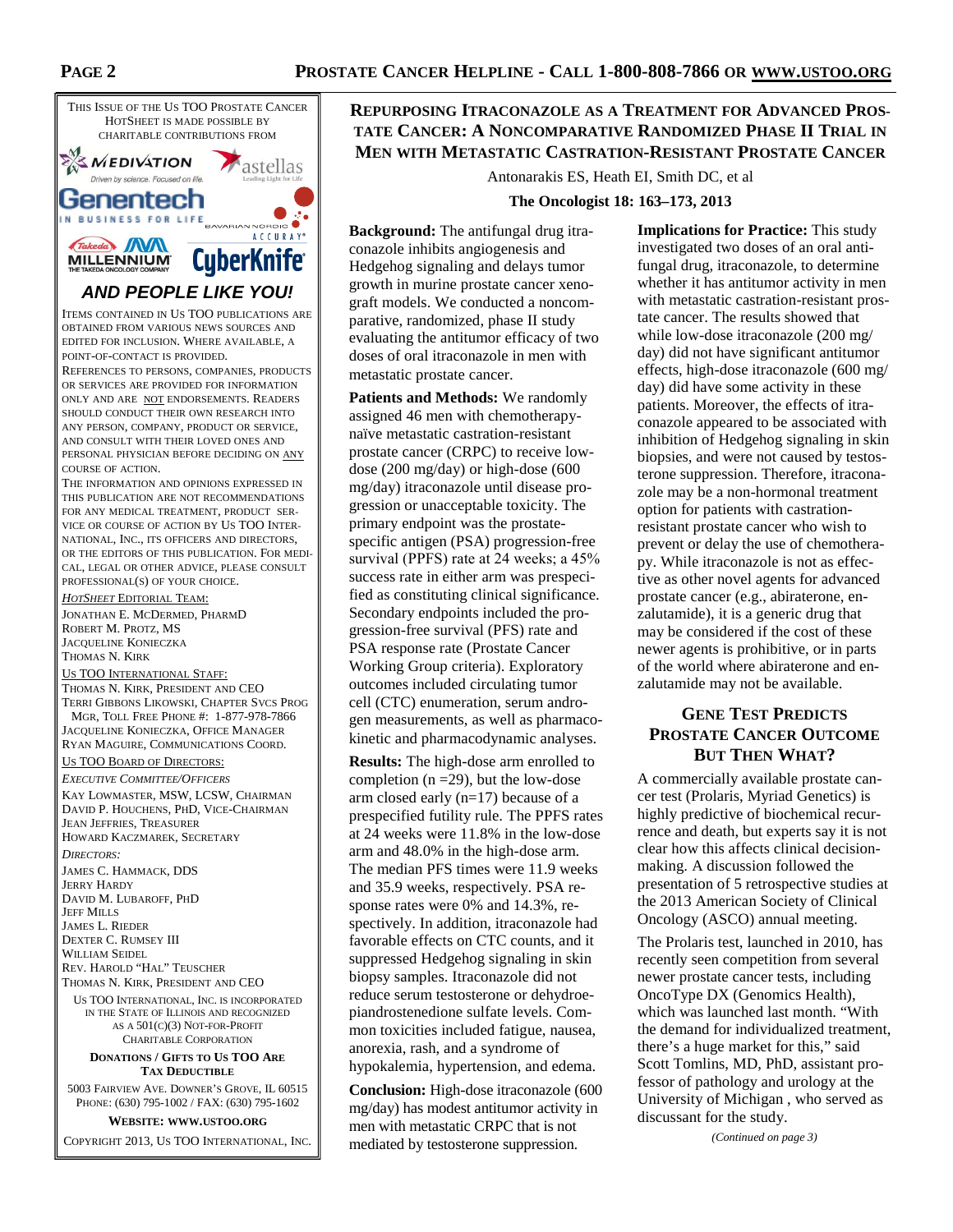#### **PREDICTIVE GENE TEST**

*(Continued from page 2)* 

However, Dr. Tomlins, who is not involved with the test, stated that "the challenge for us looking at the presented data is that we haven't seen how it affects clinical decision-making."

"There are many potential uses for this test that clinicians need to get comfortable with," said Jack Cuzick, PhD, from Queen Mary College University of London, United Kingdom, after he presented the company's data. "I believe the main use will be to help in deciding which patients should be managed with active surveillance. In addition, in those who've had a radical prostatectomy, it will aid in deciding whether to use adjuvant chemo or hormones," Dr. Cuzick noted.

However, Dr. Tomlins pointed out that, for the majority of patients, standard pathology parameters can be used to arrive at the same prognosis prediction as the test. "So we're not really moving men across large categories [with the test]," he told Medscape Medical News.

The Prolaris test, which measures the activity of cell cycle progression (CCP) genes in prostate cancer biopsy samples, was evaluated for its ability to predict either death from prostate cancer or biochemical recurrence in 5 companysponsored studies, Dr. Cuzick reported. In the studies, formalin-fixed prostate tissue from men with prostate adenocarcinoma was analyzed. A CCP score was calculated by measuring the average RNA expression of 31 CCP genes normalized by the average expression of 15 housekeeping genes as quantitated with reverse-transcriptase polymerase chain reaction., explained Dr. Cuzick.

A hazard ratio (HR) was then calculated for every unit change in CCP score for the risk for either biochemical recurrence or death from prostate cancer. "A unit change is essentially a doubling in the expression of these cell cycle genes," he explained.

On multivariate analysis – variables ranged in the different studies but all included Gleason score and PSA level – the predictive value of the CCP score for either outcome was "dominant" (HR, 2.6;  $P \le 10^{-10}$ ), said Dr. Cuzick. "PSA retained a fair amount of its predictive

*(Continued on page 8)* 

# **DOC MOYAD'S WHAT WORKS & WHAT IS WORTHLESS COLUMN, ALSO KNOWN AS "NO BOGUS SCIENCE" COLUMN**

**"Vitamin C dietary supplements in high doses have not been found to impact prostate cancer and could increase the risk of a kidney stone-OUCH!"**

Mark A. Moyad, MD, MPH, Univ. of Michigan Medical Center, Dept. of Urology

**Editors' note**: Us TOO has invited certain physicians and others to provide information and commentary for the *HotSheet* to enrich its content to empower the reader. This column contains the opinions and thoughts of its author and is not necessarily those of Us TOO International.

**Bottom Line:** A large study of men followed for over a decade suggested a higher risk of kidney stones for men ingesting high doses of vitamin C supplements.<sup>1</sup> This information along with the finding in a large randomized trial of daily vitamin C versus placebo showing no reduced risk of prostate cancer suggest men (and probably women) should be carefully about continuously taking high-dose (especially 1000 mg or more daily) vitamin C supplements.

A recent population-based, prospective study of over 23,000 men aged 45–79 compared users vs. non-users of vitamin C supplements. A total of 11-year of follow-up identified 436 first time cases of kidney stones, and vitamin C was correlated with a dose-dependent 2-fold significant increased risk! The authors believe the majority of men in this study ingested 1000 mg per day. A commentary following the article estimated 1 kidney stone could occur per 680 highdose vitamin C users per year if this data is accurate. It has been known since I was just a little baby boy that vitamin C supplements at dosages of 1000 mg or more increases significantly the amount of a compound called "oxalate" in the urine and very high levels of oxalate could theoretically bind to calcium in the urinary tract and BAM! A kidney stone could theoretically occur.

So, why is this recent news a big deal? It is because although researchers disagreed on whether or not this increase in oxalate was significant enough to really and truly cause a kidney stone over time. It appears based on this latest information and some past studies the answer has gone from "maybe" to "probably." Recently vitamin C supplements were also NOT found to reduce the risk of prostate cancer from the largest study ever done to address this issue. So, what to do? If you like to take vitamin C for a few days to prevent a cold I am not as worried. If vitamin C is in the pill you take for vision health I am also not as worried (usually a low dose).

And, it is possible that taking non-acidic vitamin C (buffered vitamin C) does not have the same kidney risk as plain vitamin C. Regardless, when I get the feeling of a cold coming at me (like when a little kid decides to hurl a hurricane-like sneeze at me and my big nose for no apparent reason the moment I bend down to say ("Hi") I use vitamin C or buffered vitamin C for a few days but otherwise I do not take it day in and day out. Intravenous vitamin C is being studied in cancer patients to determine if it impacts prostate cancer but the verdict is not out on this.

Regardless, this just means you should always weigh the benefit versus the risk of your pills, and for some folks for example that may have already had a kidney stone the risk could outweigh the benefit. And, if you have never had a kidney stone and you are wondering what it feels like….well think about some of the worst pain you could ever imagine, along with the use of a lot of screaming 4 letter words (like "Ouch!" or "Darn!" or "Dang!" or "Heck!") while begging someone to take you immediately to urgent care or the emergency room ASAP because it feels like you are giving birth (it is not like men know what it is like to give birth but we are always looking for ways to relate to that situation-because we are men). Now you have a picture of what it is like to have a really bad kidney stone! OUCH! DARN! DANG! HECK!

#### **Reference**

1. Thomas LD, Elinder CG, Tiselius HG, et al. JAMA Intern Med 173: 386-388, 2013

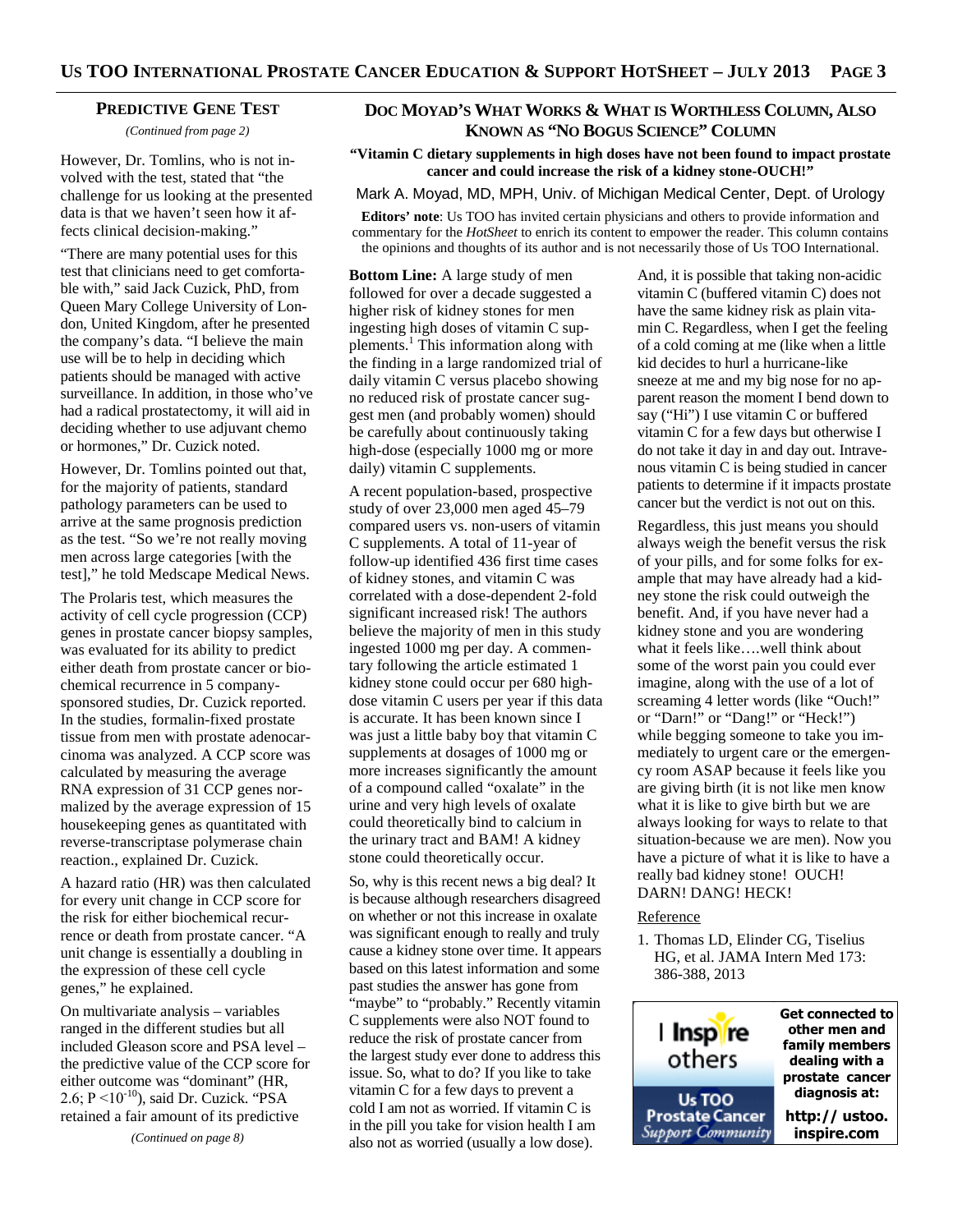# **RADIUM-223 APPROVED**

*(Continued from page 1)* 

by intravenous injection, contains the isotope radium-223, which is taken up by osteoblasts and then emits alpha radiation. This causes double-strand DNA breaks that are lethal to the prostate cancer cell at the site of increased bone turnover induced by the cancer.

In a Medscape video commentary, Johann de Bono, MBChB, PhD, MSc, from the Royal Marsden NHS Foundation Trust in Sutton, United Kingdom, explained that radium-223 dichloride has minimal myelosuppression, is very well tolerated, and shows an impressive overall survival benefit.

The survival data come from the pivotal phase 3 ALSYMPCA trial, which involved 809 prostate cancer patients who were resistant to hormone treatment and had developed 2 or more bone metastases. All of the participants received standard treatment, but the men who also received radium-223 lived significantly longer. An interim analysis revealed a median overall survival of 14.0 months, compared with 11.2 months (hazard ratio, 0.695; P=0.00185), and the trial was stopped because of clear evidence of the drug's benefit.

An exploratory updated analysis confirmed the product's ability to extend overall survival, according to the FDA.

The most common adverse effects of radium-233 seen during clinical trials were nausea, diarrhea, vomiting, and swelling of the leg, ankle, or foot.

Radium-223 dichloride is highly targeted for bone metastases, so it is possible that it could be used in many different cancers that have spread to the bone, regardless of primary site, said lead investigator Chris Parker, MD, consultant clinical oncologist at the Royal Marsden Hospital in London, United Kingdom. Prostate cancer patients were studied in the first instance because this cancer has a high tendency to metastasize to the bone, Dr. Parker explained. About 90% of patients with advanced prostate cancer will develop bone metastases and, in many cases, there will not be any detectable metastases elsewhere in the body, he said.

*Medscape, 15 May 2013* 

# **HOW LIKELY IS PROSTATE CANCER TO KILL?** *(Continued from Page 1)*

priate treatment, the authors continued. Available data on other-cause mortality associated with comorbidity came from single-institution case series or involved only one treatment option.

Penson and colleagues queried the Prostate Cancer Outcomes Study (PCOS) database, a population-based cohort study of men with newly diagnosed prostate cancer. The cohort was derived from a subset of patients in the NCI Surveillance, Epidemiology, and End Results (SEER) program.

The PCOS cohort included men with nonmetastatic prostate cancer diagnosed from Oct. 1, 1994 through Oct. 31, 1995. All participants completed a baseline survey within 6 months of diagnosis, and each patient's medical record was reviewed 1 and 5 years after diagnosis. The PCOS cohort was stratified by clinicopathologic characteristics using D'Amico criteria: Gleason score, and PSA and clinical stage at diagnosis.

The analysis comprised 3,183 men: 1,221 with no comorbidities, 1,020 with one, 523 with 2, and 419 with 3 or more. In general, aggressive treatment was employed less often in men with a greater comorbidity burden. Even so, investigators found that 256 of 419 (61%) of men with 3 or more comorbid conditions received aggressive therapy.

During the 14 year followup, estimated non-prostate cancer mortality was 24% among men with zero comorbidities at baseline, 33% for men with one comorbidity, 46% for 2 comorbidities, and 57% for 3 or more comorbidities. After adjustment for age, race, SEER geographic area, tumor risk, and treatment, the hazard ratios for other-cause mortality vs. men with no comorbidities were 1.2, 1.7, and 2.4 for men with one, 2, or 3 or more comorbidities.

Advancing age added to the other-cause mortality hazard conferred by comorbidity burden. For example, men with three or more comorbidities had an estimated 10-year other-cause mortality of 26% if they were younger than 60 at diagnosis. The mortality increased to 40% for men 61 to 74 and to 71% for men 75 or older.

The investigators found that 29% of men with zero comorbidities received

nonaggressive treatment (ADT or watchful waiting), as did 33% of men with one comorbidity, 18% of men with 2 comorbidities, and 20% of men with 3 or more comorbid conditions.

The author of an accompanying editorial emphasized the complexities of integrating comorbidity and life expectancy into clinical decision making. "Patients should be aware that the cumulative incidence of prostate cancer mortality and other-cause mortality in men aged 70 years or older is similar for those with three or more comorbid conditions and those at high risk for tumor aggressiveness," Lazzaro Repetto, MD, of Sanremo Hospital in Italy and colleagues wrote.

"Furthermore, the study showed that in the overall population, patients with zero or one comorbid condition who were receiving nonaggressive treatment had a statistically significantly higher risk for prostate cancer death than did those treated aggressively." The data generated by Penson and colleagues make a good case for using age, tumor grade, and comorbidity to identify men who are unlikely to benefit from aggressive therapy," the editorialist added. *MedPage Today, 21 May 2013* 



**PCRI Conference 2013 SAVE THE DATE! 2013 Prostate Cancer Conference September 6–8, 2013 Marriott LAX Airport Hotel**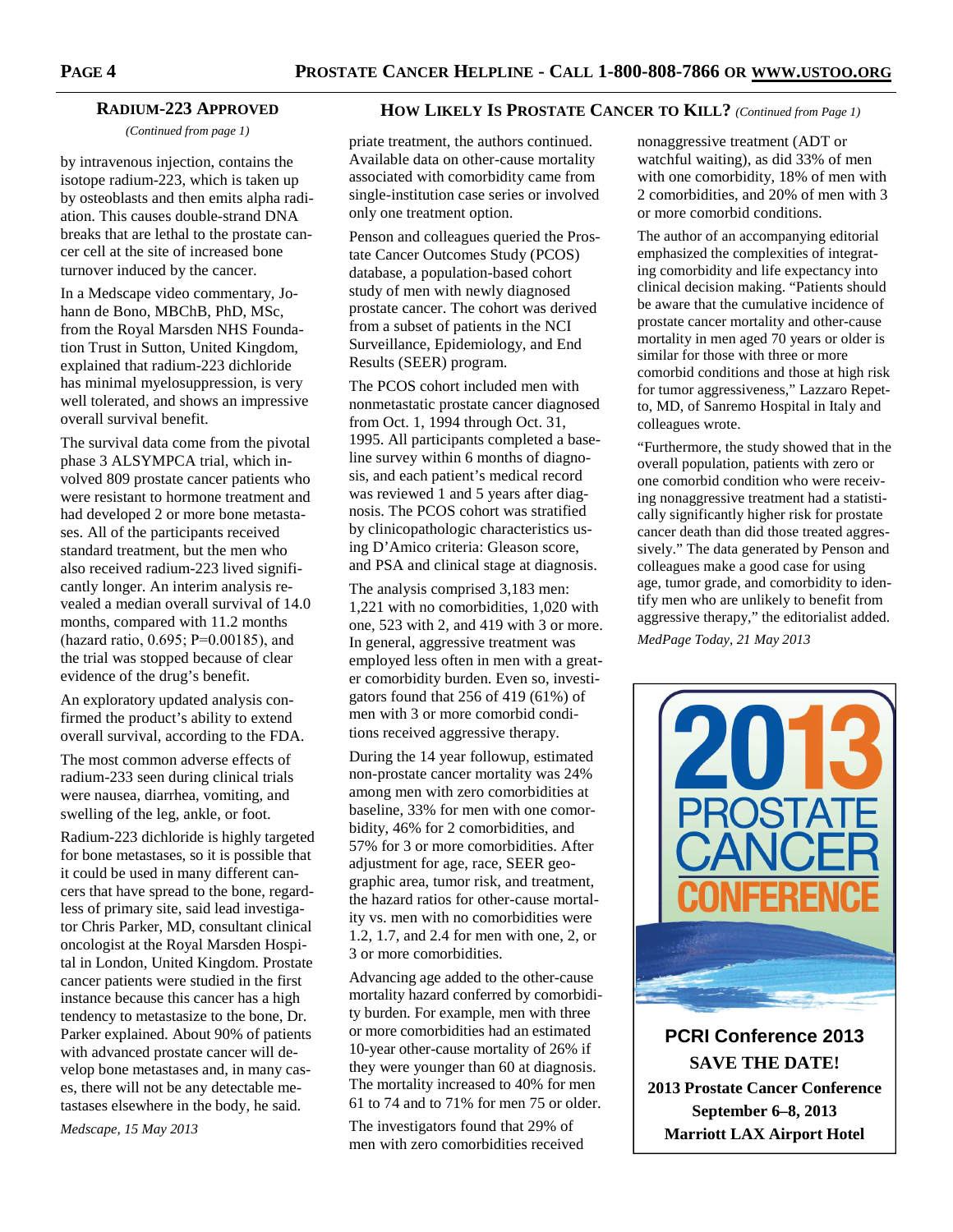#### **PROSTATE CANCER WITH FAULTY BRCA2 GENE SPREADS MORE QUICKLY** *(Continued from page 1)*

under active surveillance to see how the disease develops.

Normal BRCA1 and BRCA2 genes help to suppress tumors and protect DNA. Mutations of these genes (spelling mistakes in their DNA code) hamper them carrying out these potentially life-saving functions. Mutations in BRCA1 and BRCA2 genes were originally spotted in women with breast cancer. We now know that these faulty genes not only raise the risk of developing breast cancer, but also of ovarian and prostate cancers.

1.2% of men with prostate cancer carry the BRCA2 mutation (BCRA2m) and 0.44% carry the BRCA1m. BRCA2m carriers have an 8.6 times higher risk of developing prostate cancer compared to a non-carrier. If a man carries the BRCA1m, he has a 3.4-fold higher risk.

For their study, Eeles and colleagues examined the medical records of over 2,000 prostate cancer patients. 61 of the patients carried mutations in BRCA2, 18 had mutations in BRCA1, and 1,940 had neither BRCA1 nor BRCA2 mutations.

They found that compared to noncarriers, men carrying the faulty genes were more likely to be diagnosed with advanced prostate cancers (37% vs. 28%), or with cancer that had already spread (18% vs. 9%). Also, for those patients whose diagnosis showed the cancer had not yet spread, during the five years after diagnosis, it started to spread in 23% of the mutation carriers compared with only 7% of the non-carriers.

Carriers of faulty BRCA2 genes were also significantly less likely to survive. While non-carriers lived an average of 12.9 years after diagnosis, BRCA2 carriers only survived an average of 6.5 years. The analysis for BRCA1 carriers showed while those patients had a shorter survival average (living 10.5 years after diagnosis) than non-carriers, this was not statistically significant, say the authors. The study concludes that "BRCA mutations are associated with poor survival outcomes and this should be considered for tailoring clinical management of these patients."

"It must make sense to start offering affected men immediate surgery or radiotherapy, even for early-stage cases that would otherwise be classified as lowrisk," says Eeles, who is also Honorary Consultant in Clinical Oncology at The Royal Marsden in London. However, she also cautions that "We won't be able to tell for certain that earlier treatment can benefit men with inherited cancer genes until we've tested it in a clinical trial, but the hope is that our study will ultimately save lives by directing treatment at those who most need it."

It is not routine in the UK for all men diagnosed with prostate cancer to be offered a test for these faulty genes, but it may be offered more routinely as the test becomes cheaper. The researchers would like to see BRCA2 offered to all men under age 65 who develop disease.

# Reference:

Castro E, Goh C, Olmos, D, et al. J Clin Oncol, 8 April 2013 [Epub] *Medical News Today, 10 April 2013* 

# **AUA ISSUES NEW GUIDELINES ON PSA SCREENING**

New guidelines on prostate cancer screening, issued by the American Urological Association (AUA), support routine use of the PSA test in healthy men, but only for a specified age group, and only after discussion between a man and his physician. Specifically, the new guidelines state that men aged 55–69 years **who are at average risk** and asymptomatic can consider PSA screening. They should speak to their physician about the benefits and harms of testing to determine the best course of action.

This is a major difference from the US Preventative Services Task Force (USPSTF) guidelines issued last year recommending against routine use of the PSA test, concluding that any benefit is outweighed by harm. "We recognize that there are some men who could benefit from screening," said Ballentine Carter, MD, professor of urology and oncology at the Johns Hopkins School of Medicine and director of adult urology at the Brady Urological Institute in Baltimore, MD, who chaired the guideline committee.

"In the age group that we identified  $-55$ 

to 69 – there is evidence that there may be more benefit than harm," Dr. Carter said. But only in that age range, he emphasized; for other age groups, the panel could not recommend routine screening.

AUA guidelines also differ in that they reviewed evidence from an individual rather than a public health perspective, Dr. Carter explained. "The point of the guidelines is to help urologists inform an average-risk man who is asymptomatic."

AUA guidelines are "not a response" to the USPSTF or any other guidelines, he noted. The process for drawing up the AUA guidelines began 2 years ago. It was based on a rigorous systematic literature review by a multidisciplinary team, involving medical and radiation oncologists, general internists, epidemiologists, and urologists, he said.

The AUA guidelines state that PSA screening is not recommended for men younger than 40 years, age 40–54 years at average risk, age 70 years and older, and those with a life expectancy of less than 10 –15 years. It is recommended that men in these age groups who are at

a higher risk for prostate cancer (e.g., due to family history or by virtue of their race) speak to their physician about the benefits and risks of PSA testing.

"There is less evidence here of benefit," Dr. Carter said, but these men who are at higher risk need to know the benefits and harms of screening, he added.

The new AUA guidelines supersede and replace the prostate cancer detection section in the 2009 AUA Best Practices, which recommended that screening start at age 40. That document was based on opinion and clinical evidence, whereas these new clinical guidelines are based on evidence from a systematic literature review, Dr. Carter explained.

In the new guidelines, "our statements do not go beyond the evidence," he said. The quality of the evidence for benefit was moderate (grade B), whereas the quality of the evidence for harm was high (grade A)," he noted. "The panel felt that it would not be reasonable to go beyond the evidence and make statements based on opinion."

*Medscape Medical News, 8 May 2013*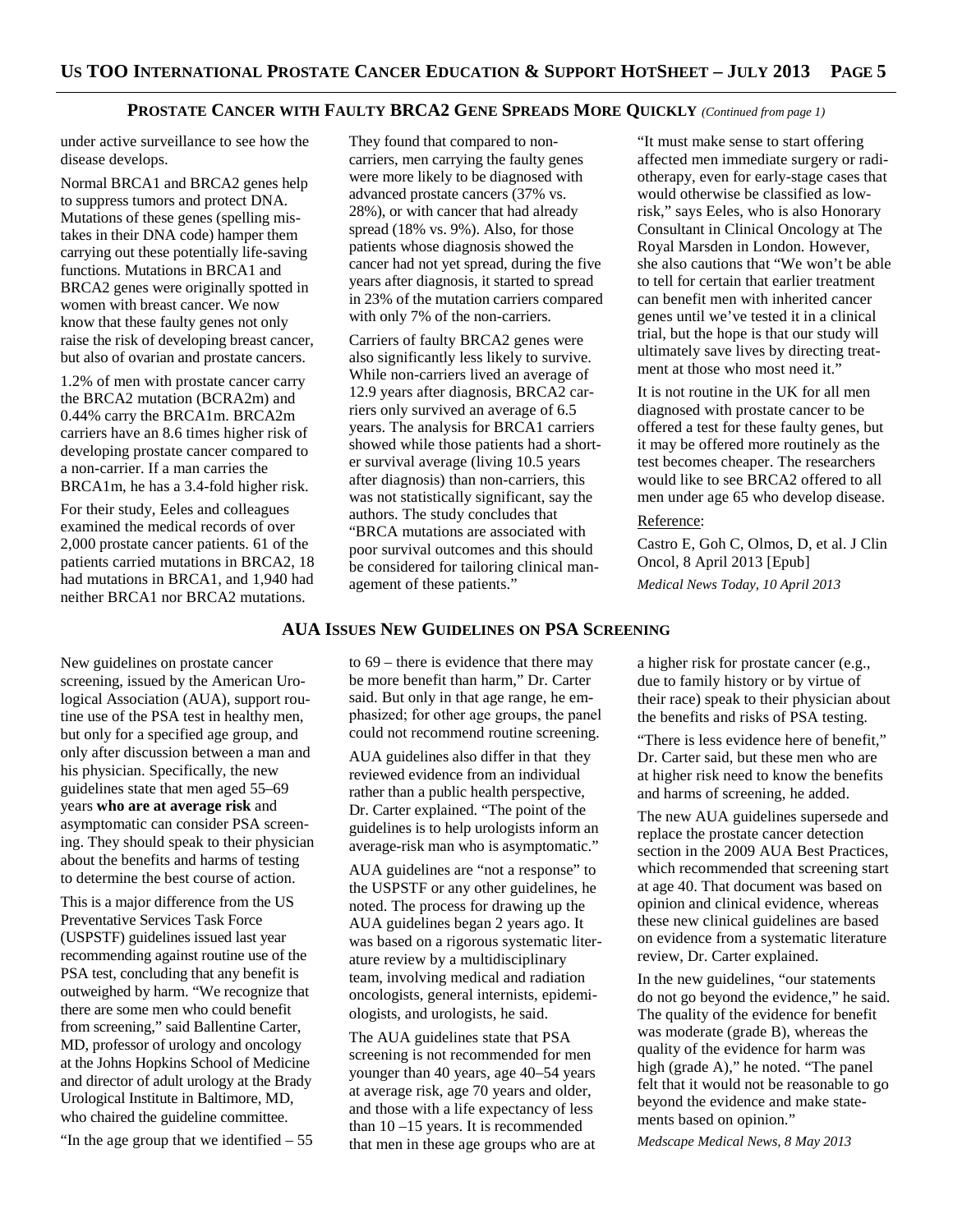# **SULFORAPHANE IN PROSTATE CANCER FOUND WORTHY OF FURTHER INVESTIGATION**

Treatment with 200 µmol per day of sulforaphane for 20 weeks was "feasible, safe," and inhibited histone deacetylase (HDAC) function in a single -arm study of 20 patients who had noncastrate biochemical recurrence (BCR) of prostate cancer despite surgery or radiation (Abstract 5017). Findings were reported by Joshi J. Alumkal, MD, of the Knight Cancer Institute, Oregon Health and Science University, Portland, Oregon. Sulforaphane is a constituent of cruciferous vegetables such as broccoli, which are "strongly associated with lower prostate cancer risk," explained Alumkal. In preclinical studies sulforaphane has exhibited antineoplastic effects in multiple tumor models.

"Our own preclinical work demonstrated that sulforaphane inhibits HDAC function and suppresses androgen receptor signaling in prostate cancer cells," he continued. "A variety of mechanisms have been implicated for these effects. The antitumor efficacy and safety of sulforaphane in men with prostate cancer, however, was unknown."

The primary endpoint was PSA response rate (>50% decline in PSA). Other efficacy endpoints included maximal PSA decline and PSA doubling time changes using a mixed effects model. Genotyping for the GSTM1 gene, which contributes to sulforaphane metabolism; sulforaphane pharmacokinetics, and pharmacodynamic measures of HDAC inhibition in peripheral blood mononuclear cells were also performed.

Of 20 men enrolled, 16 (80%) completed the preplanned 20 week treatment. One man experienced a PSA decline >50%. Thirty-five percent of men had lesser PSA declines (3% to 20%), and 15% had a final PSA below baseline.

"There was a significant reduction in PSA doubling time (6 months pre-study vs 9.4 months on-study,  $P = 0.013$ )," said Alumkal. "Of note, testosterone levels remained non-castrate in all subjects." Pharmacodynamic assays showed increased histone acetylation with sulforaphane treatment. "Finally, no grade 3 adverse events were seen, and only one patient discontinued study treatment

# **JUNE IS MEN'S HEALTH MONTH Get Active – Stay Active**

With Father's Day, Men's Health Week, and Men's Health Month in June, it's a perfect time to focus on the many different ways that we can be active participants promoting men's health and wellness. We all know the important role that diet and exercise play, but there are other ways that we can be active that are as important as taking care of our bodies to fight off disease and illness.

Being an active participant in our community by raising awareness about disease, educating about healthy living, and yes – advocating for the cause of men's health is rewarding and will save lives.

Prostate cancer will take the lives of more than 29,000 men in 2013. If detected early (before the cancer spreads beyond the tissue and organs around the prostate), a man has over a 99 percent chance of surviving. However, once the cancer spreads to other parts of the body, that chance of survival drops to only 28 percent. Why then is the government task force charged for making decisions about preventing chronic illness and disease recommending that men NOT be tested for prostate cancer?

Why is this so important? The recommendations by the US Preventive Services Task Force (USPSTF) make up the list of preventive services (tests and screenings) that insurance companies under the Affordable Care Act must

cover. Because prostate cancer testing is not recommended by the USPSTF, insurance companies and Medicare will not be required to cover the cost of testing for prostate cancer using the PSA test. The PSA test is currently the only way a man in conjunction with his doctor can decide what steps need to be taken to fight prostate cancer.

What action can you take against the task force? You can volunteer to educate men at health fairs or other appropriate venues about the importance of early detection and the PSA test, write a letter to the editor at your local or community newspaper, or write your Representative and Senators to ask that they stand up this Father's Day to urge men to educate themselves about prostate cancer and get tested.

So please do take a 30 minute walk, eat more broccoli, play tennis and be more physically active – a healthy body and immune system will fight off cancer, but also consider joining the cause to make an even broader impact now and in the future. Policies being set by others are changing how we as a society can access healthcare, and now is the time to stand up and be heard.

For more information, Contact Kevin at ZERO (kevin@zerocancer.org) and learn how you can get more involved.

# **ENZALUTAMIDE MONOTHERAPY ACHIEVES 'HIGH RESPONSE RATE'**

Monotherapy with enzalutamide (Xtandi®) achieved a "high PSA response rate and marked PSA decline" in men with hormone-naïve prostate cancer (HNPC) after 6 months in a single-arm, multicenter phase II study, reported Matthew Raymond Smith, MD, PhD, of the Massachusetts General Hospital (MGH) Cancer Center in Boston, MA. Efficacy was similar to castration, but in contrast with castration, bone mineral density (BMD) remained stable and there was no major impact on metabolic variables, including fat body mass, lipid, and glycemic profiles by enzalutamide over the 6-month study.

Xtandi monotherapy was assessed in 67 men with hormone-naïve prostate cancer (HNPC) and noncastrate testosterone

levels. Median age of men was 73 years (range, 48-86). Thirty-nine percent of men had metastases, 36% had prior prostatectomy, and 24% had prior radiotherapy. Men with any stage HNPC requiring androgen deprivation therapy (ADT) received Xtandi at the approved dose of 160 mg daily for 25 weeks. The primary endpoint was PSA response (≥80% posttreatment decline at week 25).

At week 25, PSA response was 93% (95% confidence interval [CI], 86–99%); and median PSA decrease was 99.6%. Declines were similar for men with and without metastases. Of 16 men evaluable for objective response at week 25, 3 had a complete and 5 achieved a partial response, for a 50% overall response rate.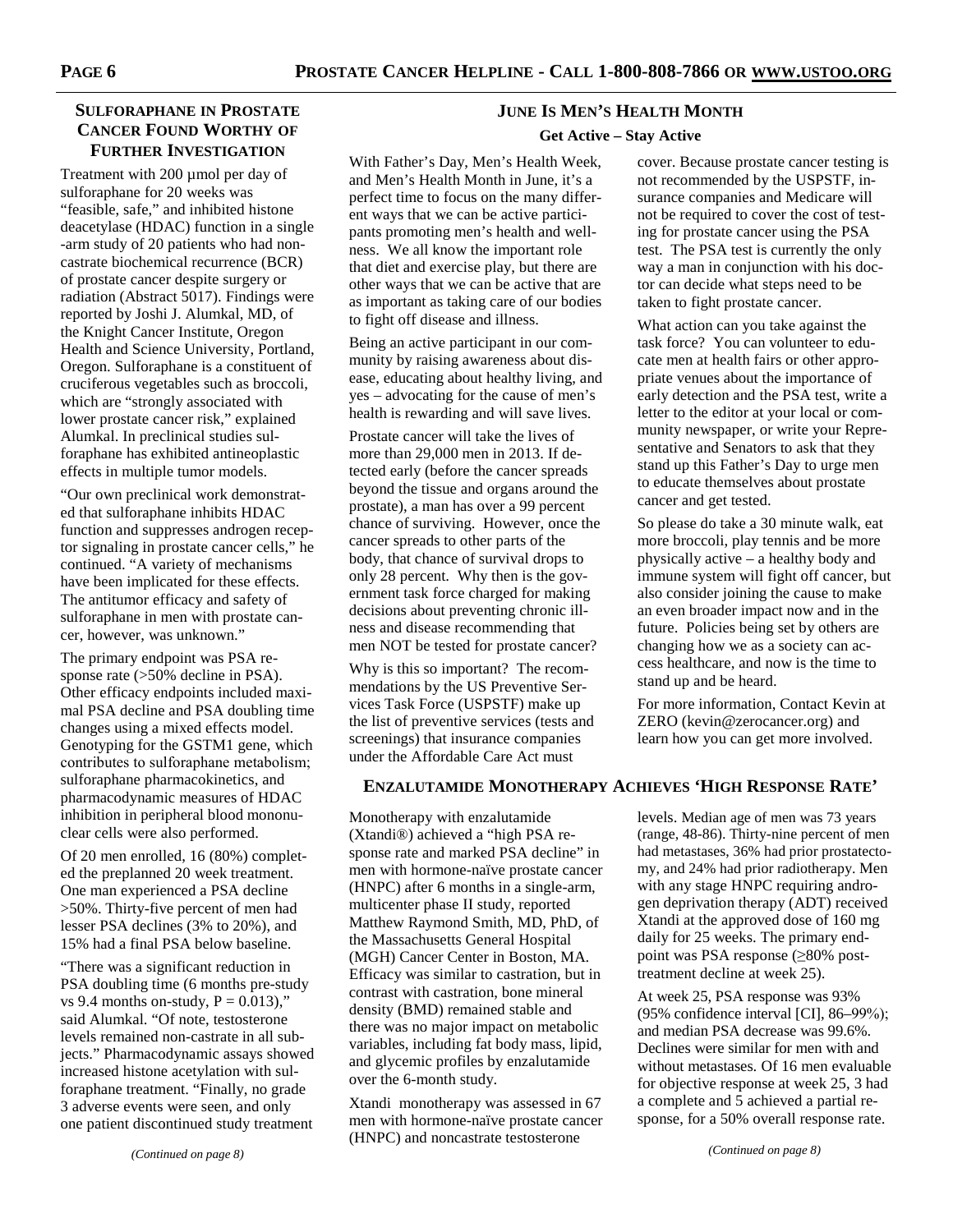# **DOCTOR CHODAK'S BOTTOM LINE** *(Ref Key: article #, page #, column #)*

Gerald Chodak, MD www.prostatevideos.com

*Editors' note*: Us TOO has invited certain physicians and others to provide information and commentary for the *HotSheet* to enrich its content to empower the reader. This column contains the opinions and thoughts of its author and is not necessarily those of Us TOO International.

**a1p1c1** This month's *HotSheet* contains yet another new treatment that has been approved for men castrate resistant prostate cancer (CRPC) with symptomatic metastatic disease to the bones and who have not received chemotherapy. The new agent called Radium-223 (Xofigo®) is injected monthly for up to 6 months. Unlike other bone targeted radiation treatments that prolong the time until a skeletal related event, Xofigo showed a 2.8-month increase in overall survival. The incidence of serious side effects was very low. This becomes the third treatment for CRPC prior to docetaxel chemotherapy. Others are Provenge® (Sipuleucel-T) and Zytiga® (abiraterone). For now, the decision about which treatment to recommend should be easy. It will depend on patient's symptoms; asymptomatic men should be offered Provenge or Zytiga and Xofigo offered to symptomatic men.

**The Bottom Line:** Xofigo is another important advance for symptomatic men with bone metastases due to CRPC.

**a2p1c2** Another test offering prognostic information measures mutations in the BRCA1 and BRCA-genes. The study by Eeles et al found that men with these alterations have a poorer prognosis, a higher chance of Stage T3/T4 disease, and a higher chance of Gleason 8 disease. Fortunately, these mutations occur in only 3% of newly diagnosed cancers. This finding raises a number of questions. First, with such a low likelihood of these mutations, should all newly diagnosed cases be tested, which would be very expensive? Another question I was unable to answer is how often men with apparently low risk disease (PSA <10 ng/mL and Gleason score <7) have these mutations. If that is a very rare event and the test invariably is abnormal when other indicators of life-threatening disease such as a high PSA, Gleason score or tumor stage, it would make little sense to test those men because they will almost always be treated aggressively regardless of the test result.

**The Bottom Line:** BRCA mutations, particularly BRCA2 are associated with more aggressive prostate cancer but fortunately they are very uncommon. More information is needed to determine who should be tested before the test is routinely recommended.

**a3p1c3** The study by Penson et al provides further evidence for overtreatment of many men who are unlikely to be harmed by their disease. They evaluated the outcomes of men with varying levels of co-morbid disease and observed that death from other causes increased as the number of comorbid illnesses increased and was far greater than the risk of dying from prostate cancer. Unfortunately a high percentage of these men were treated aggressively for their cancer. This presents a real challenge for physicians counseling men about prostate cancer. Unless comorbidity is incorporated into the decision process, too many men are likely to get a treatment that has little, or no chance of helping them.

**The Bottom Line:** Overall health and the presence of co-morbid illnesses are important but underused factors in determining whether a man should undergo aggressive therapy. Tools are needed to improve our ability to convey this information to patients when they are informed about their options.

**a5p2c3** Improving the ability to determine a man's risk from his prostate cancer is the focus of two new commercially available gene tests, Prolaris and the Genomic Prostate Score or GPS. Both measure the presence of about 17 genes in biopsy samples. The tests are intended to assess tumor aggressiveness and help a man decide if his tumor can be treated with active surveillance (AS). More results are likely to be forthcoming but presently it is unclear how helpful either test may be. The GPS test only provides information about pathological findings of men who undergo surgery. It does not provide any information yet about what happens to the men who have chosen therapy based on the test results. To be truly helpful, more data is needed. Some of it must show how often men treated by AS due to the test develop progressive disease. Also needed are how often

men thought to have aggressive disease based on pathologic risk and then undergo AS do poorly. The Prolaris test also needs more data to be able to assess how many men are helped by this costly test.

**The Bottom Line:** Progress is being made in helping men decide who should choose AS but presently, the data is not sufficient to recommend these tests.

**a7p5c1** Lastly, there is new guidance from the AUA about screening for prostate cancer. Their position has changed significantly and now is more in line with other organizations. Their recommendations include:

- They do not recommend routine screening of men under age 40, over age 70 or those with a life expectancy less than 15 years.
- They do not recommend routine screening in men 40–54 if they have average risk.
- For men between 55-69, they recommend a shared decision after informing men of the pros and cons of screening and treatment.
- For high-risk men, they recommend that men be informed and then they can make a shared decision.

This is a marked improvement in their message and more closely represents the currently known information. Undoubtedly, many men are going to argue this message is incorrect. However, it truly reflects the best information available, and while that might change with longer follow-up in certain studies, for now it most closely reflects the facts as we know them. However, many men are likely to be confused when they try to determine the difference between "recommending against" screening compared to "not recommending screening."

**The Bottom Line:** AUA has greatly modified their position on routine prostate cancer screening that more closely reflects currently available information . The net impact is some men will be worse off but many more men will be better off by avoiding the harms of the diagnosis and treatment when they have such a small chance of benefitting.